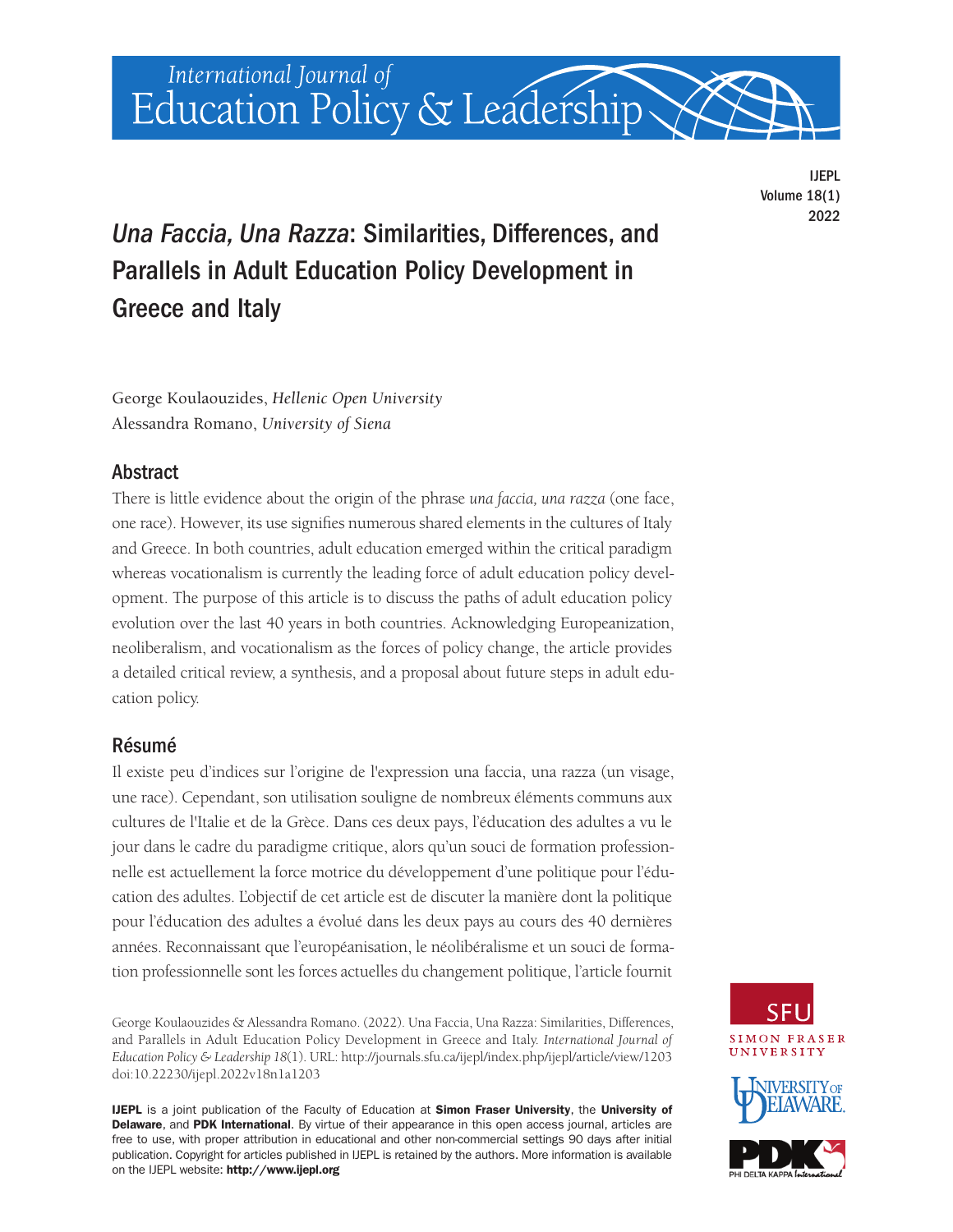un examen critique détaillé, une synthèse, et une proposition sur ce que pourraient être les étapes futures d'une politique pour l'éducation des adultes.

Koulaouzides & Romano

Una Faccia, Una Razza: *Adult Education Policy in Greece and Italy*

**Keywords / Mots clés :** adult education, policy development, vocationalism, neoliberalism, collaborative interpretive inquiry / éducation des adultes, élaboration de politiques, souci de formation professionnelle, néolibéralisme, enquête interprétative collaborative

# Introduction: A rationale for discussing adult education policy development in Greece and Italy

The Treaty on European Union (1992), known as the Maastricht Treaty, outlines that each member state has full responsibility for the organization of its educational system and complete authority over the orientation of its learning provisions. Although adult education is not part of the formal education system, a broad interpretation of the treaty may incorporate the systems that regulate adult learning opportunities. This interpretation seems sensible, since each member state has its own distinct context in relation to education, its own model of development, and its own cultural peculiarities. Thus, the role of the European Commission is mainly to develop and propose a framework for the development of adult education policies, allowing each member to proceed with its own legislative and policy initiatives. For example, on its website, the European Commission (n.d.) states that adult education is important because it gives adults the opportunity "to enhance their employment prospects, to develop personally or professionally and to obtain transferable skills, such as critical thinking" (para. 1) and that "adult learning also contributes to improving social cohesion and promotes active citizenship" (para. 2). These statements express a balanced view of adult education. They present a framework in which both education for personal development and training to meet the needs of the labour market are equally powerful developmental pillars. But is that the case? How free are EU member states to make decisions on the development of their adult education policies? To what extent is the rhetoric about equality between personal development education and vocational training promoted?

To shed some light on these questions, this article contrasts and interprets the development of adult education policies in the last four decades in two EU member states that have significant differences and similarities. This contrast is not between countries of the well-known north-south or west-east dipoles, which is a common pattern of comparison in adult education due to the perceived superiority of the integration of adult education in Northern and Western European countries (Dohmen, Yelubayeva, & Wrobel, 2019). On the contrary, this article discusses the development of adult education policies in two countries situated in Southern Europe: Greece and Italy. Both these EU countries have strong cultural frameworks that place a particular emphasis on the value of *paideia*, which translates as the idea that education is a key process for the development of effective citizens (Fotopoulos, 2003), and it is these frameworks that formed the basis of what is understood here as European culture (Daszkiewicz, 2017). In adult education, Greece and Italy share a similar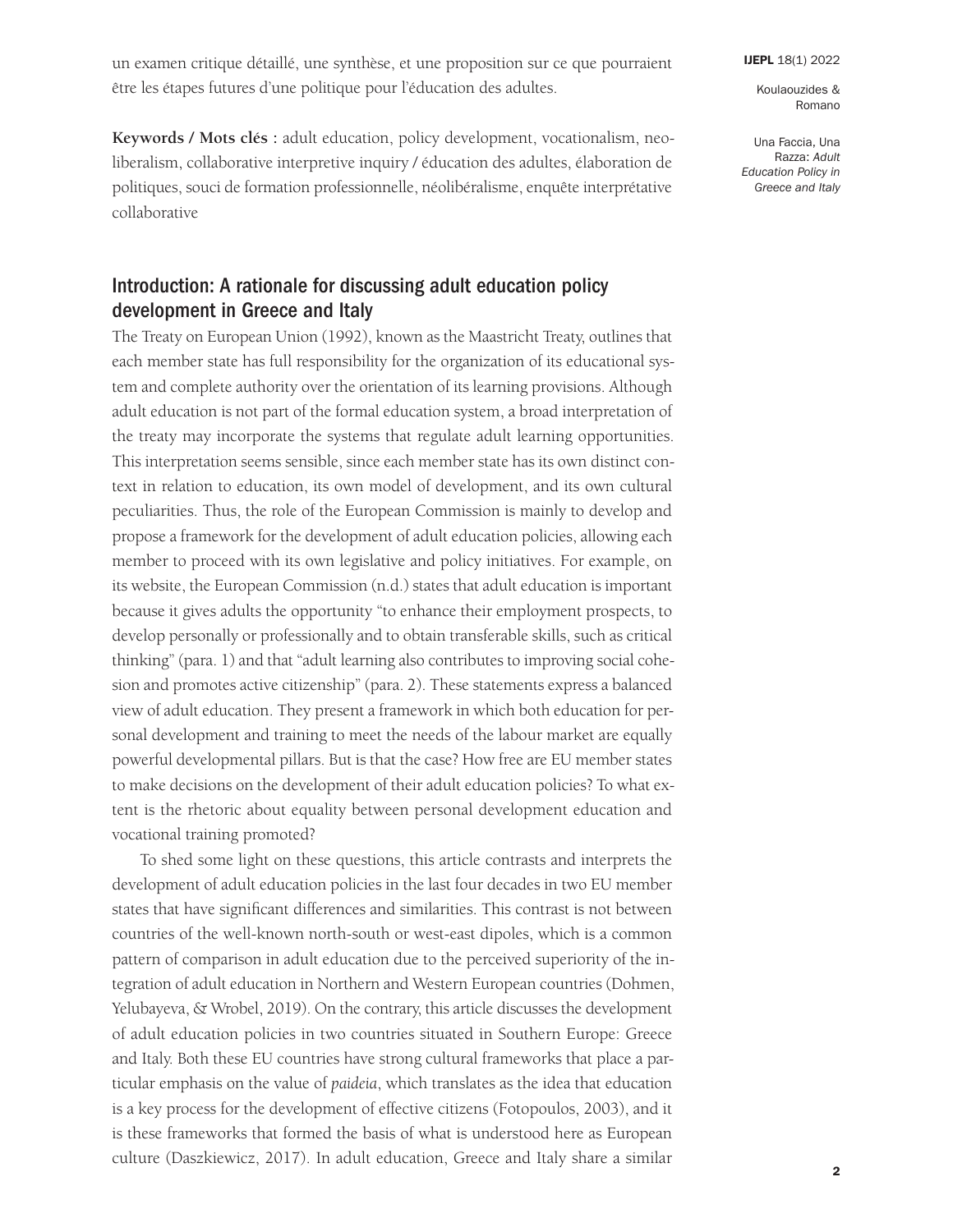Una Faccia, Una Razza: *Adult Education Policy in Greece and Italy*

position in the statistics for participation in lifelong learning activities; they are both diachronically below the EU average (see Table 1).

| Year   |     |     | 2011 2012 2013 2014 2015 2016 2017 2018 2019 |      |     |                       |      |      |      | 2020 |
|--------|-----|-----|----------------------------------------------|------|-----|-----------------------|------|------|------|------|
| EU     | 8.1 | 8.2 | 9.9                                          | 10.1 |     | $10.1 \mid 10.3 \mid$ | 10.4 | 10.6 | 10.8 | 9.2  |
| Greece | 2.8 | 3.3 | 3.2                                          | 3.2  | 3.3 | $\overline{4}$        | 4.5  | 4.5  | 3.9  | 4.1  |
| Italy  | 5.7 | 6.6 | 6.2                                          | 8.1  | 7.3 | 8.3                   | 7.9  | 8.1  | 8.1  | 7.2  |

Table 1: Participation rate in adult education in Greece and Italy (% of persons aged 25–64)

*Source:* Participation rate in education and training (last four weeks) by sex and age (Eurostat, n.d.)

This statistic—which contradicts the aforementioned educational values prompted this examination of the path of adult education policy development to track whether development is responsive to the needs of the people or to externally imposed directives. Moreover, Italy and Greece differ in terms of population and economic size, and their societies developed along different social and economic paradigms. However, several researchers have argued that both countries fit into the category of semi-peripheral societies (see Prokou, 2003). This classification, though it is economically oriented, is key to understanding the influence of EU funding mechanisms in the development of national educational policies.

Education is not neutral and adult education policy decisions carry an ideological conviction (Jarvis, 2005). Europeanization, neoliberalism, and vocationalism are pivotal forces for development in the field of adult education. Europeanization in education is the political effort to establish a European educational policy with common goals, shared implementation tools, and purposefully directed financial resources (Mikulec, 2017; Panitsides, 2015). The mechanism for the implementation of Europeanization is a quiet form of top-down-funded governance that "is exercised in the form of 'soft law' (recommendations, guidelines, indicators, benchmarks, statistical data, etc.) and takes place via established networks at the European level" (Mikulec, 2017, p. 457). Neoliberalism as a political ideology suggests that progression in human societies may be best facilitated by "liberating individual entrepreneurial freedoms and skills within the institutional framework characterized by strong private property rights, free markets and free trade' (Harvey, 2005, p. 2). This agenda promotes the development of adult education policies that are dictated by the economy and serve the globalized labour market, which needs "skills, flexible workforce and if possible (though contradictory) cheap labour" (Fleming, 2010, p. 4).

In the field of adult education, this agenda is implemented through a set of policies that are defined as vocationalism. Geoff Hayward's (2007) definition suggests that vocationalism is "the over-promotion of the work-related learning aims of secondary and tertiary education at the expense of the civic, aesthetic and moral purposes of education" (p. 3), which is also the predominant direction of adult education policy development in Europe. Within the framework created by these forces of change impacting adult education development, this article will present and discuss adult edu-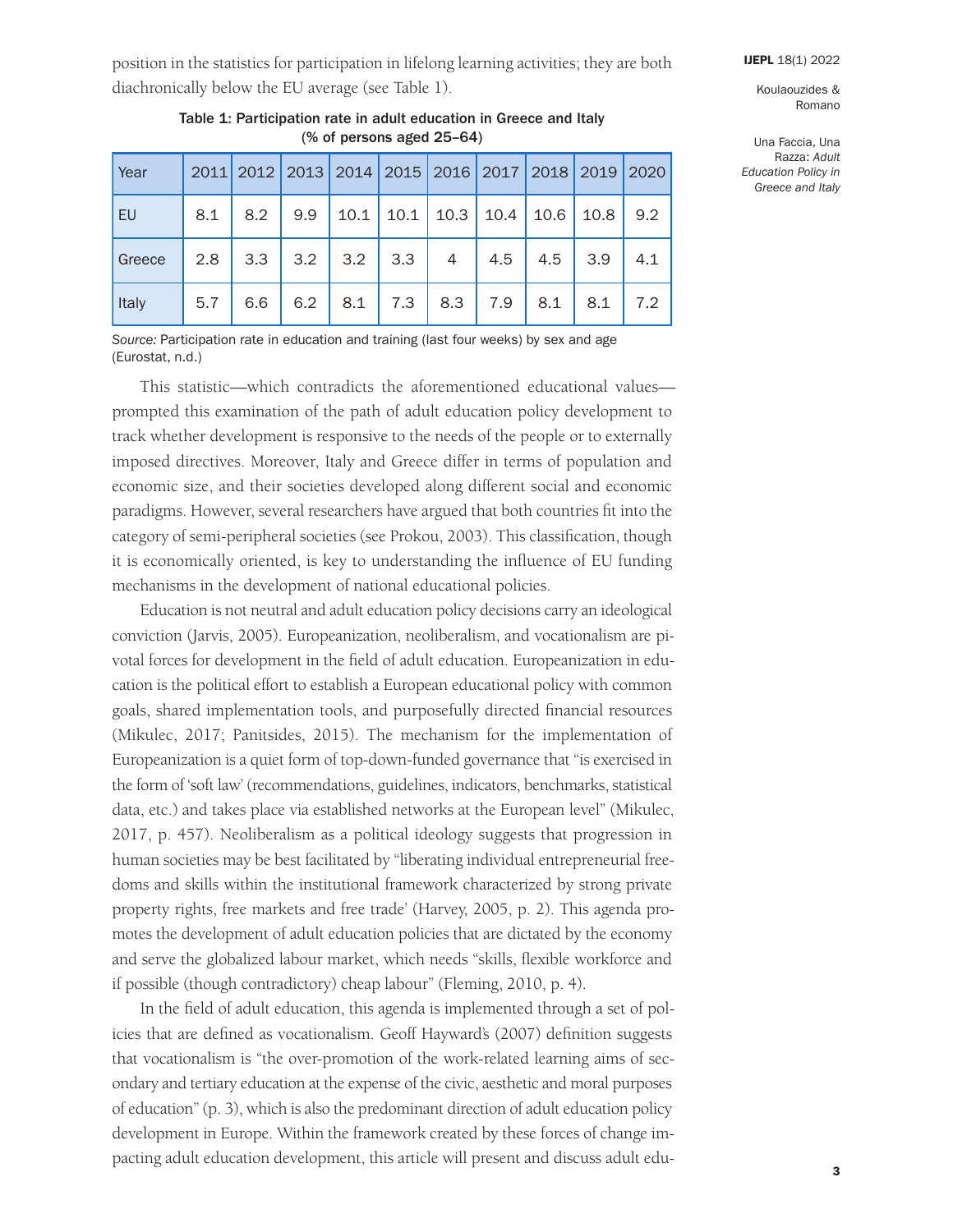Una Faccia, Una Razza: *Adult Education Policy in Greece and Italy*

cation policy in Greece and Italy. The initial analysis for each country is followed by a discussion of the similarities and differences in adult education policy to establish a common framework that justifies their parallel development trajectories.

This study uses a comparative case analysis approach, whereby historical and policy information and data were gathered through documentation analysis (Cardno, 2018). The data were derived from national legislation documents, European Union policy documents, reports from international organizations (e.g., Organisation for Economic Co-operation and Development [OECD]), independent reports on the state of adult education in each country, and articles from scientific journals addressing different aspects of adult education in each country. The variety of sources used in the analysis contributed to reducing the phenomenon of biased selectivity that appears to be a frequent limitation of document analysis (Bowen, 2009). The authors were involved in a form of collaborative interpretive inquiry (Muganga, 2015) for almost a year, through a continuous process of exchanging documents, commenting, reviewing, discussing, and summarizing common observations.

### Adult education policy development in Greece

The development of adult education policy provisions appeared in the foreground of public policy in Greece during the early 1980s. After many years of conservative governments and a seven-year dictatorship (1967–1974), a social-democratic party triumphed in the national elections. This change in governance brought a series of reforms in the social life of the country. Among them was an attempt to organize the field of adult education in the context of a balanced strategy with two approaches. The first approach was twofold and concerned training unemployed adults while concurrently establishing a series of training projects oriented toward the modernization of the public sector and the harmonization of the agricultural sector with EU agricultural policy (Karalis, 2010; Koutsouris, 1999). The second approach was aimed at offering general education courses to underprivileged adults (Kokkos, 2008).

At this time, the implementation of EU-funded adult education programs was the sole prerogative of training institutions and organizations that belonged to the public or the broader public sector (Karalis, 2010). In these areas of adult education, general adult education displayed the characteristics of a social movement, and the associated activities are known as the popular education movement (Karalis & Vergidis, 2004). Within the first five years of the 1980s, an average of 200,000 adults from socially vulnerable groups participated annually in a variety of programs developed with resources from the European Social Fund (ESF) (Kokkos, 2008; Prokou, 2008). These programs were successful because they were perceived as a second chance for social advancement (Papaioannou & Palios, 1994). The popular education movement, which was based on the philosophical convictions of Paulo Freire (1970), led to the creation of a secretariat for the coordination of those initiatives. This new institution was named the General Secretariat of Popular Education, and it was responsible for the strategic planning of almost all the general adult education programs. This period of empowering popular education was maintained for nearly five years.

After 1986, however, the ESF funding was orientated toward continuing vocational training, and funding was also directed to the private sector. Consequently,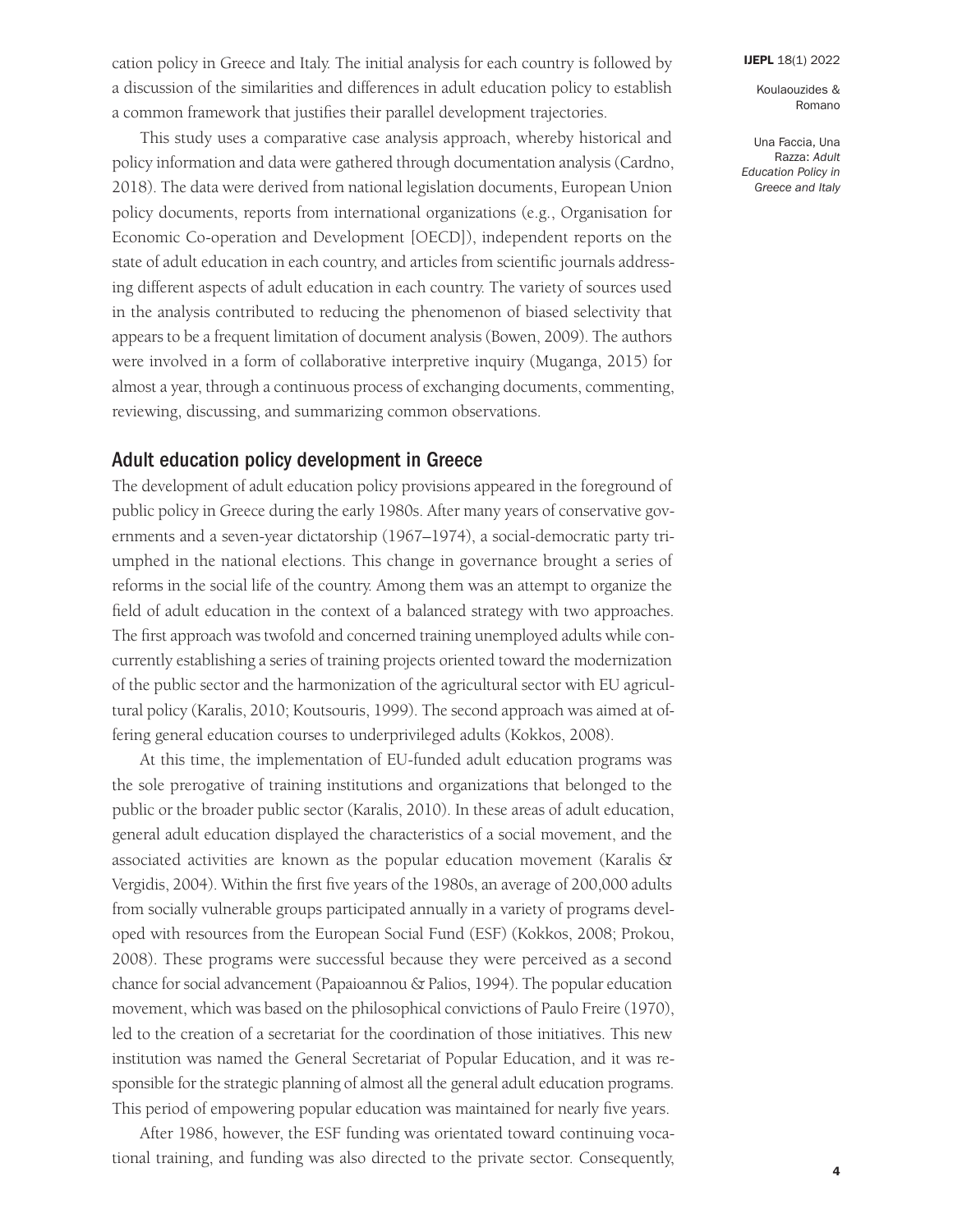Koulaouzides & Romano

Una Faccia, Una Razza: *Adult Education Policy in Greece and Italy*

hundreds of private organizations started to offer and implement adult continuing training programs with dubious effectiveness due to the lack of mechanisms for evaluating the quality of the educational activities (Prokou, 2014). In an attempt to absorb EU funding, the government focused mainly on the provision of continuing vocational training programs during the second half of the 1980s and the first years of 1990s.

Throughout this first period of vocationalism, the network of popular education continued to operate marginally due to a lack of funding and the absence of an institutional framework (Karalis & Pavlis-Korres, 2010). Nevertheless, some interesting initiatives emerged in this period. In 1997, the government passed a law for the establishment of Second Chance Schools, which are still the main pillar of general adult education in Greece. The Hellenic Open University (HOU), which was also founded in 1997, became the only university in Greece that has an open admissions process and addresses its programs to adults who missed the opportunity to enter tertiary education for social or economic reasons (Kokkos, 2008). These two institutions were a breakthrough that gave a new emancipatory breadth to the field (Karalis, 2010). In 2001, in this new climate of adult education development, the name of the relevant secretariat was changed to General Secretariat of Adult Education.

During the first years of the 2000s, the bulk of EU financing continued to be directed to vocational training. However, general adult education programs were still implemented. In 2003, a project aimed at decentralized adult education centres was initiated. These centres were created at the prefectural level and provided short-term general adult education programs. In many municipalities, programs for the education of parents and the development of voluntary civil protection groups were also implemented (Papastamatis & Panitsidou, 2009). It is worth noting, however, that the centres were not established institutions but only initiatives within a project. When their funding expired after eight years, they closed.

In the field of continuing vocational training there was continuous pressure from the EU to create a comprehensive policy context to ensure the effective use of funds and the quality of funded programs. In 2003 a major development occurred in adult education: a national training program was implemented for adult educators. In this program, more than 10,000 professional adult educators were certified, and this development contributed significantly to ensuring the quality of continuing vocational training (Kokkos, Koulaouzides, & Karalis, 2014).

Developments in Greece, however, remained influenced by the general trends in the EU, which remained deeply immersed in the rhetoric of lifelong learning and the implicit promotion of individual responsibility (Prokou, 2014). Adult education was clearly oriented toward the one-dimensional lifelong learning culture that could ensure employability. This trend was expressed in public policy in 2008 when the secretariat's name changed to the General Secretariat of Lifelong Learning. In this new period, the political aim was to formulate a legal framework for adult education that would clarify the various concepts, set strategic goals, and define the quality criteria for the implementation of the respective actions. This framework was formed in 2010 with the adoption of the first comprehensive law on adult education. Law 3879/2010 (Government Gazette A-163/21-9-2010) created the required institu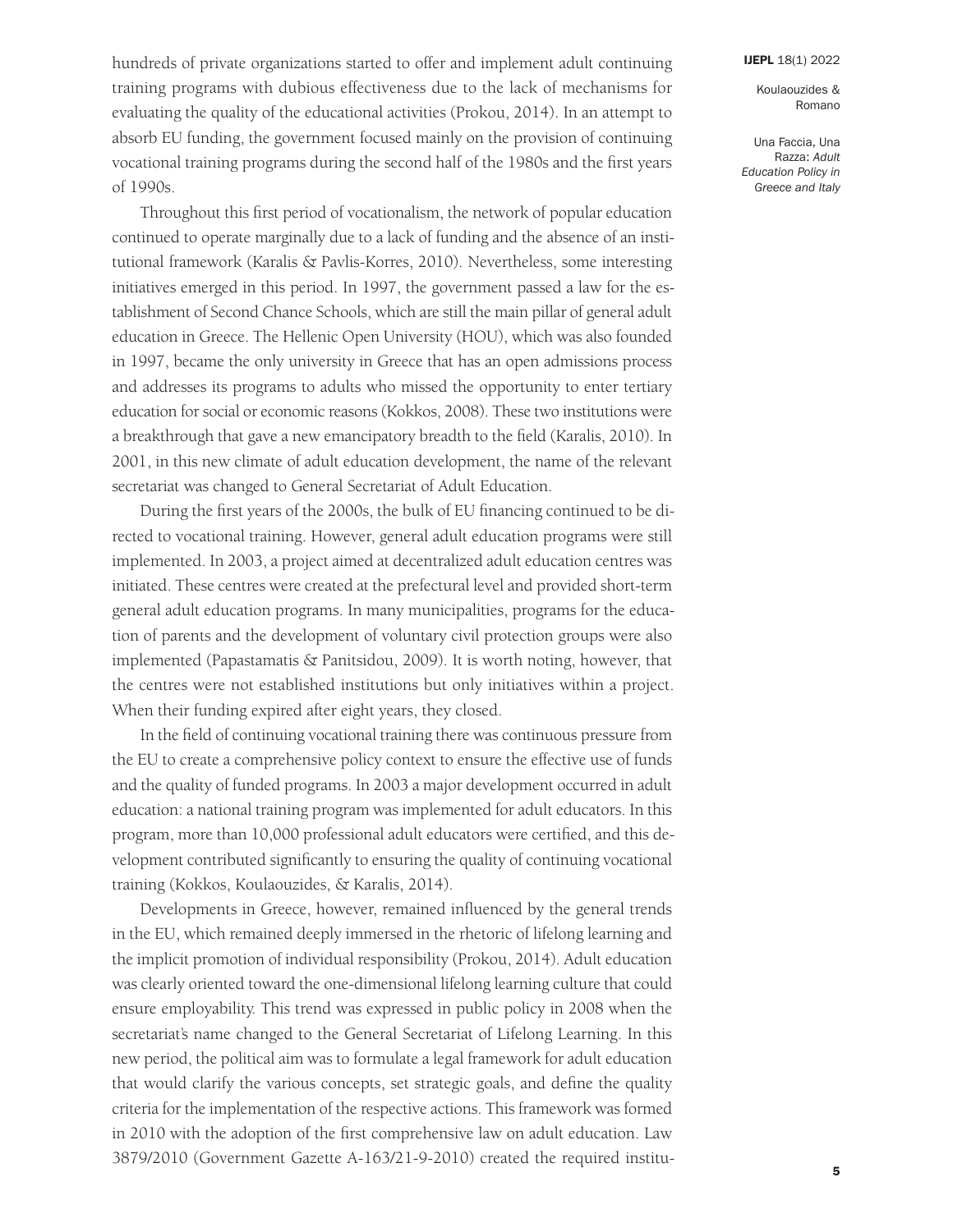tional framework for adult education and training. As Eleni Prokou (2014) states, the law is characterized by:

high levels of regulation and management through a legal framework, more democratic decision making with greater involvement of social

partners in decision-making processes, further decentralization in the implementation of adult education and lifelong learning programs (by strengthening the involvement of local government), involvement of multiple agencies, and a greater diversity of lifelong learning providers, as well as more incentives for training (through widespread use of training levies, although training in the workplace is not much developed). Given the EU influence, associated mainly with the introduction of the NQF, special emphasis is placed on accreditation policies. (p. 44)

With the conditions established for the structured and balanced development of the field, Greece entered in 2010 a prolonged period of fiscal debt crisis that essentially paralyzed the social life of the country. A report detailing the impact of the crisis on adult education states that Greece's long period of economic recession combined with a continuous change of governments affected the implementation of this framework. Lifelong learning was not seen as a priority or as a solution to the steep problems faced by the majority of the Greek population (Koulaouzides, 2018). Moreover, to comply with the general idea of reducing the public sector, an aim of the austerity programs imposed by the well-known Troika, the General Secretariat was merged with the Secretariat of Youth, thus creating an organization with an overly broad spectrum of responsibilities (Presidential Decree 114, Governmental Gazette 181 29/8/2014). This created obstacles to prompt implementation of the existing policies and the operation of established institutions.

During this period, the structures that made a difference to general adult education were the municipal lifelong learning centres that were founded based on the aforementioned law. In each municipality of the country, official lifelong learning units were established as part of a centrally controlled funding program that lasted until 2016. Through these programs, a significant number of adults were mobilization, even in the most remote communities, and their participation has resulted in an increase in the Eurostat (n.d.) statistics (see Table 1).

However, as the country plunged into a political crisis, adult education went from the foreground to the background (Kokkos, Vaikousi, Vergidis, Koulaouzides, Kostara, Pavlakis, & Sakkoulis, 2021). Governmental instability during this period left no room for growth in a system that, as Prokou (2014) notes, is centrally controlled and displays many characteristics of the "*statist*" (p. 50) policy model. In 2015, amid political and social upheavals, a political party with ideological references to the radical left and democratic socialism was elected. From 2015–2019, the country's exit from the economic crisis was the focus of public policy, and thus minimal importance was given to the implementation of existing institutional frameworks in the field of adult education.

In the context of social policy, however, some emphasis was placed on linking social benefits with participation in learning processes, and scarce attempts were

[IJEPL](http://www.ijepl.org) 18(1) 2022

Koulaouzides & Romano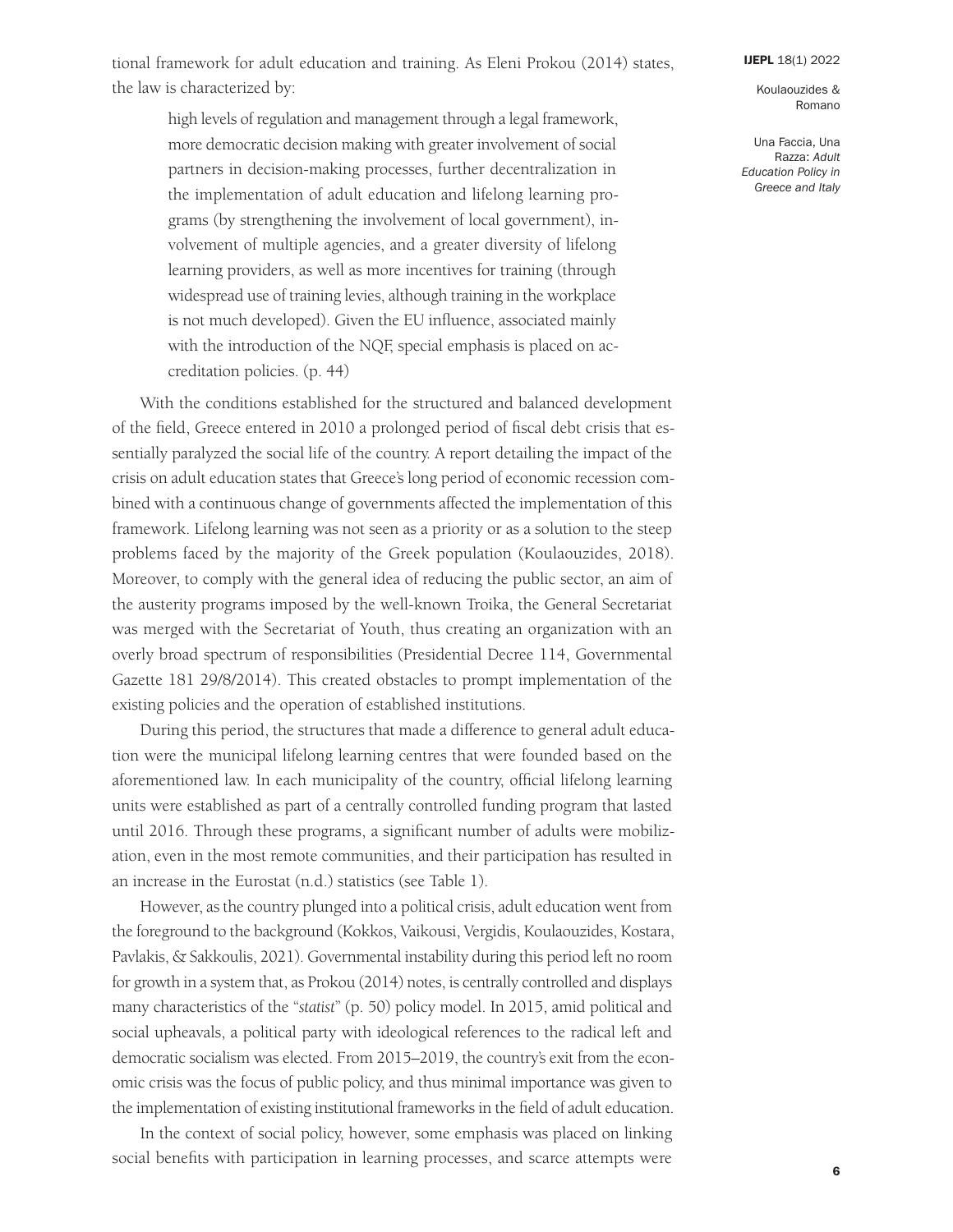Una Faccia, Una Razza: *Adult Education Policy in Greece and Italy*

made to implement unemployment programs linked to compulsory vocational training activities. Thus, during this period, there was a small increase in the participation rate of adults in lifelong learning activities (see Table 1). Nevertheless, the official area of general adult education remained completely inactive, and the operation of municipal lifelong learning centres was paused in early 2017 due to lack of funding. This was perhaps the bleakest period for the general education aspect of adult education in Greece since 1985 (Kokkos et al., 2021). The marginalization of general adult education was reflected in the renaming of the secretariat to the General Secretariat of Youth & Lifelong Learning. For the first time, the main goal of the secretariat was not the education of adults, but mainly educational actions geared toward youth and their vocational education and training. The political decision to demote general adult education and promote vocational training laid the foundations for the decisions made by the country's next government, which was elected in 2019.

The new conservative government decided to focus exclusively on vocational training, which was in full compliance with the EU directives reflected in the Country Specific Recommendations (CSRs) (European Council, 2019). One of the first steps was to change the name of the secretariat to the General Secretariat of Vocational Education, Training, Lifelong Learning & Youth (see Table 2). Hellenic Parliament passed Law 4763/2020 (Government Gazette A-254/21-12-2020), which restructured the area of vocational education according to the directions prescribed in the CSRs of the European Commission for Greece. Specifically, the 2019 CSR for Greece dictated that the educational system was facing several problems—including an underachievement in basic skills and persisting skill mismatches—and called for the urgent establishment of links between education and labour market needs as well as measures to increase participation in continuing vocational education (European Council, 2019). This was also supported by a survey conducted as part of the Programme for the International Assessment of Adult Competencies (PIAAC) for Greece (OECD, 2015), which had been completely overlooked by the previous government (i.e., 2015–2019).

| Year | Political framework of<br>the government       | Name of the secretariat                                                             |  |  |  |
|------|------------------------------------------------|-------------------------------------------------------------------------------------|--|--|--|
| 1983 | Social democracy                               | General Secretariat of Popular Education                                            |  |  |  |
| 2001 | Social democracy                               | General Secretariat of Adult Education                                              |  |  |  |
| 2008 | Liberal conservatism                           | General Secretariat of Lifelong Learning                                            |  |  |  |
| 2018 | Democratic socialism/<br>populist conservatism | General Secretariat of Youth & Lifelong<br>Learning                                 |  |  |  |
| 2019 | Liberal conservatism                           | General Secretariat of Vocational Education,<br>Training & Lifelong Learning        |  |  |  |
| 2020 | Liberal conservatism                           | General Secretariat of Vocational Education,<br>Training, Lifelong Learning & Youth |  |  |  |

Table 2: The political evolution of the name of the general secretariat for adult education and learning in Greece

The subsequent 2020 CSR (European Council, 2020) was even more precise and contained a clear recommendation for improving basic skills for all, upgrading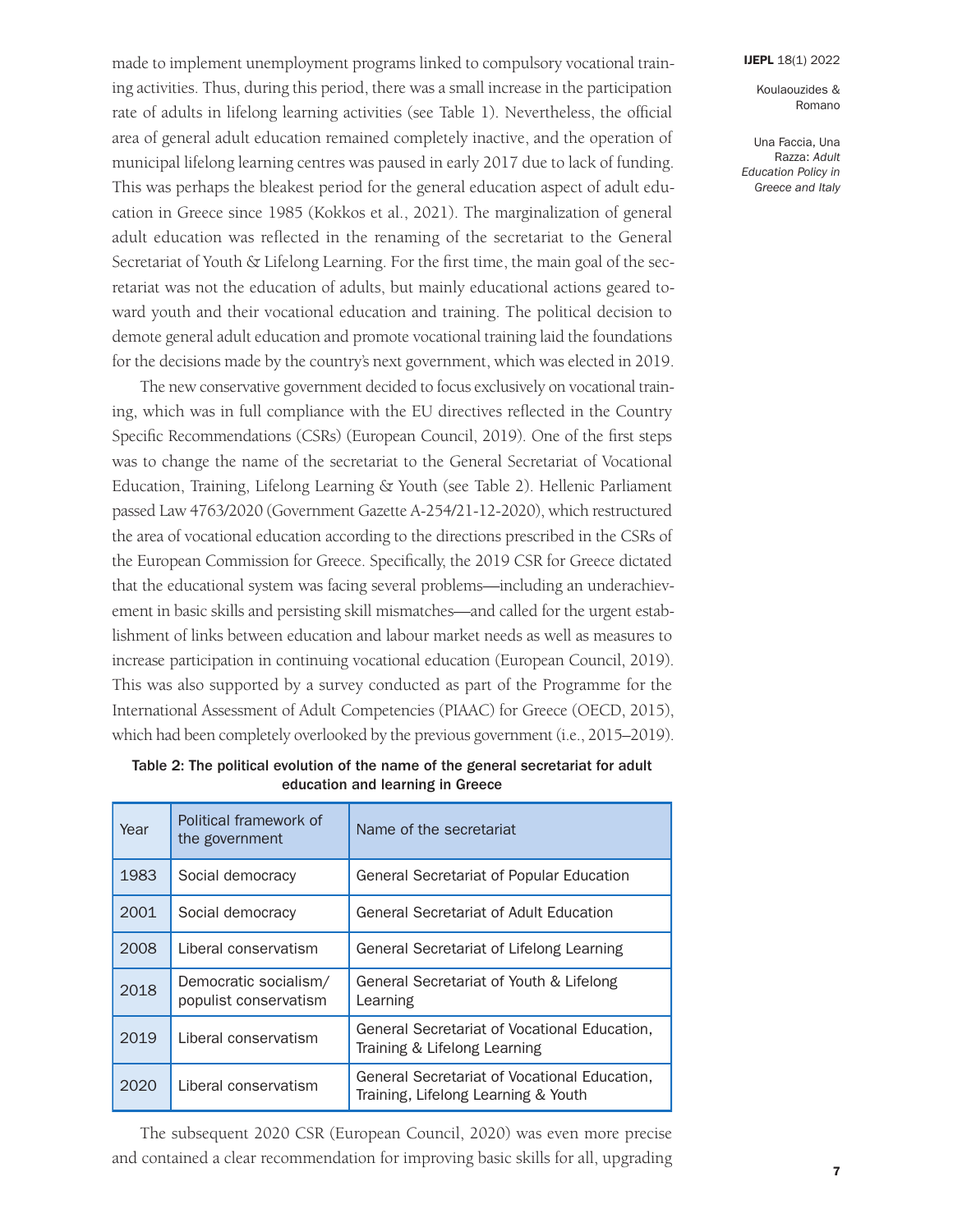Koulaouzides & Romano

Una Faccia, Una Razza: *Adult Education Policy in Greece and Italy*

vocational education and training, and scaling up adult learning by improving the quality and labour market relevance of education and training. Furthermore, the CSRs advised digital upskilling to allow everyone equal access to e-services and fully participate in distance learning. It was notable that neither the 2019 CSR nor the 2020 CSR commented on liberal adult education, thus neglecting the importance of this sector. The undisputed compliance of the Greek government with the directives of the EU and OECD led to the complete reorientation of adult education in Greece toward vocational education. As of 2021, most of the municipal lifelong learning centres have been inactive for five years, and the only institution of general adult education that continues to operate marginally are the Second Chance Schools, which face significant problems (e.g., underfinancing, lack of provisions, inadequate infrastructure) since the conservative government does not seem to consider them an educational priority.

### Adult education policy development in Italy

Adult education in Italy is intertwined with political developments and subsequent socio-economic policies. As in most EU countries, it is important to discuss adult education policy in Italy by exploring the impact of certain ideologies and their consequent political initiatives within educational systems (Marescotti, 2014). Therefore, it is crucial to mention that the foundations of adult education policy development in Italy is not the result of a comprehensive political agenda for adult education but the demand of a popular education movement aiming to provide learning opportunities to vulnerable social groups. This is similar to other popular education movements, such as the one in Greece in the 1980s, although the Italian movement developed differently due to its unique political context.

Political life in Italy from 1981 to 2021 was characterized by instability due to governments alternating frequently between centre-left (social democratic) and centre-right (populist-neoliberal) parties. In certain periods, Italy had technocratic governments. In the last 40 years, there have been 24 different governments from eight different political parties (i.e., a new government every 1.7 years) and 20 different prime ministers with various political ideologies (e.g., liberal conservatism, centrism, social democracy, and social liberalism). This volatility undermined the development of coherent educational projects in all areas of education, including the rather unregulated area of adult learning. Moreover, the evolution of Italian adult education policy was impacted by the global financial crisis, which resulted in a reduction of resources assigned to public education, and unprecedent increases in taxation, inflation, and unemployment.

In Italy, adult education is centrally governed by the Ministry of Education, Universities, and Research. However, a series of other national agencies is involved in the design and implementation of specific policies (e.g., the Institute for Workers' Professional Training and Development, the Italian Adult Education Union, the National Institute for Assessing the Educational System of Instruction and Training, and the National Anti-Illiteracy Union).

Presenting a clarified framework for the development of adult education policy in Italy requires looking into the trajectory of adult education policies. Adult educational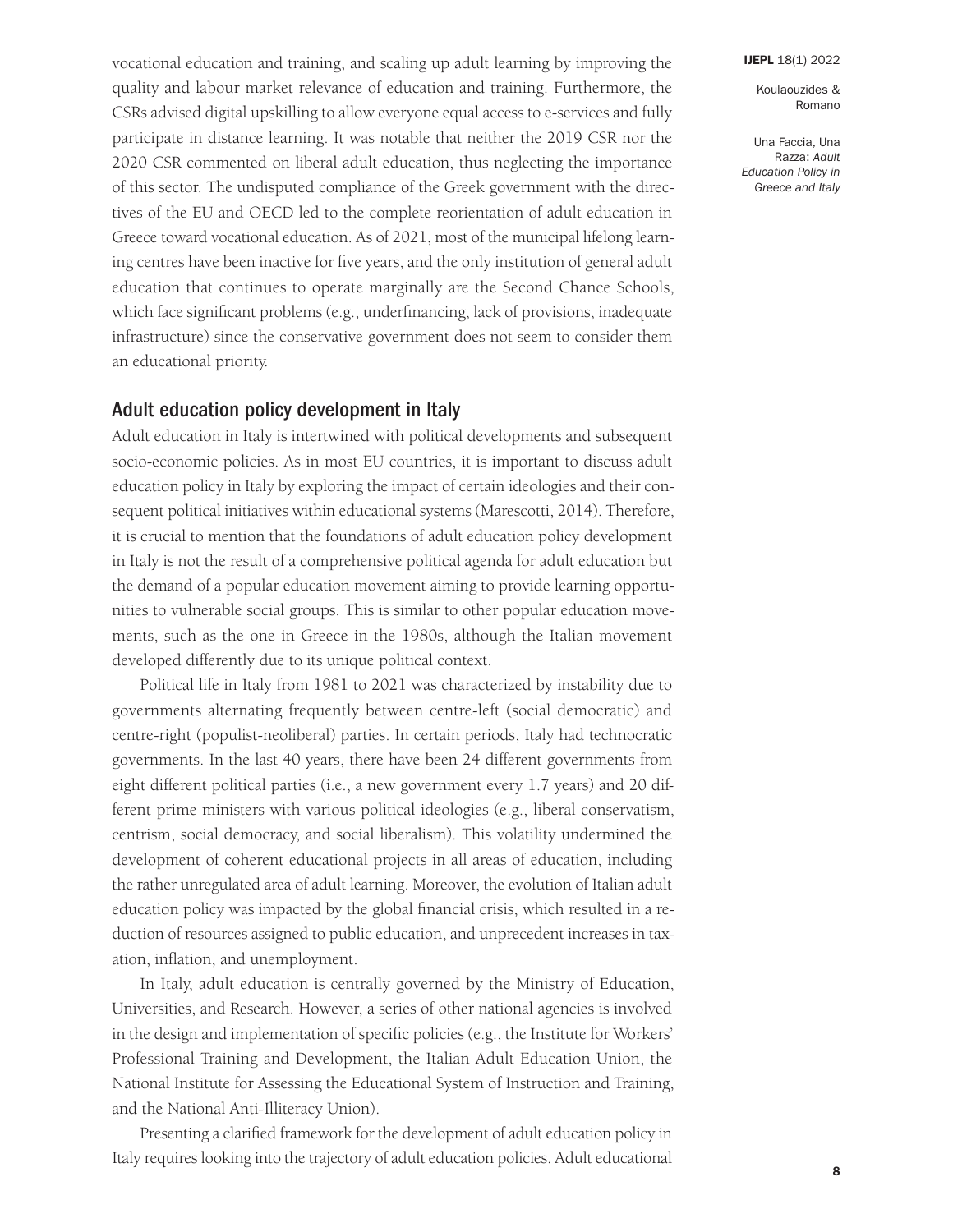Koulaouzides & Romano

Una Faccia, Una Razza: *Adult Education Policy in Greece and Italy*

policy in Italy during the 1950s and 1960s focused on fighting illiteracy, especially in the southern regions (Schettini, 2010), and adult education consisted mainly of evening courses implemented in public schools. These programs were designed to provide basic literacy and numeracy knowledge to adult learners who had no prior formal education. Then a breakthrough occurred: the Workers Collective National Agreement of 1973 included a provision that granted employed and unemployed people the right to participate annually (for 150 hours) in subsidized adult education courses. This provision, which helped minimize the discrepancy between manual and intellectual workers and gave significant opportunities to both employed and unemployed adults, was a turning point for Italian society. Additionally, it had a strong impact on the feminist movement; the legal framework allowed the implementation of monothematic courses, and a series of special courses was developed that contributed significantly to the spread of feminism in Italy (Guimaraes, Villegas, & Mayo, 2017).

Another important initiative was the community programs developed by Danilo Dolci in Sicily (1950–1990). Dolci developed integrated action plans that aimed to empower individuals through education and transform communities. Dolci (1968) introduced the Reciprocal Maieutic Approach, a dialectic method of inquiry that can be defined as a process of collective inquiry. This didactic method was based on the individual experience and culture of the participants and aimed at the development of active citizenship skills. Dolci's programs pointed to individual and community empowerment through education and action in a criminally controlled territory, where a traditional "patron-client" relationship was deeply rooted in the collective frame of reference (see Guimaraes et al., 2017). Despite many years of implementing programs to fight illiteracy, adult education policy in Italy maintained a focus in this area because a significant part of the population was characterized by educational deprivation. The literacy programs implemented all over the country, however, were not organized systematically or structured to generate social transformations (Torlone, 2021).

In the 1990s, following EU funding and directives, courses for unemployed workers were promoted. At that time, the need to provide qualifications to unemployed people oriented adult education toward vocational training. This shift to vocationalism was accompanied by changes to increase participation. These changes included a switch from traditional long morning classes to shorter evening classes to make the timetable compatible with family or work; a much more flexible organization of academic classes; and the integration of general education courses with the professional development courses managed by regional authorities. Moreover, a more decentralized management system was established that fostered the autonomy of local centres for adult education (Cornacchia, 2013).

These developments were made official by a Ministerial Decree (n. 455, 29-07- 1997), which founded the *Centri Territoriali Permanenti* (CTP). These centres were designed as places for needs assessment, planning, advising, and the implementation of initiatives about education and training in adulthood. The aim was both to equip adults with general knowledge and to professionalize them with vocational qualifications. The target groups were adults without compulsory school qualifications and adults with qualifications who desired to return to education for personal improvement (Marescotti, 2014). The main role of the CTPs was to fight unemployment. They were originally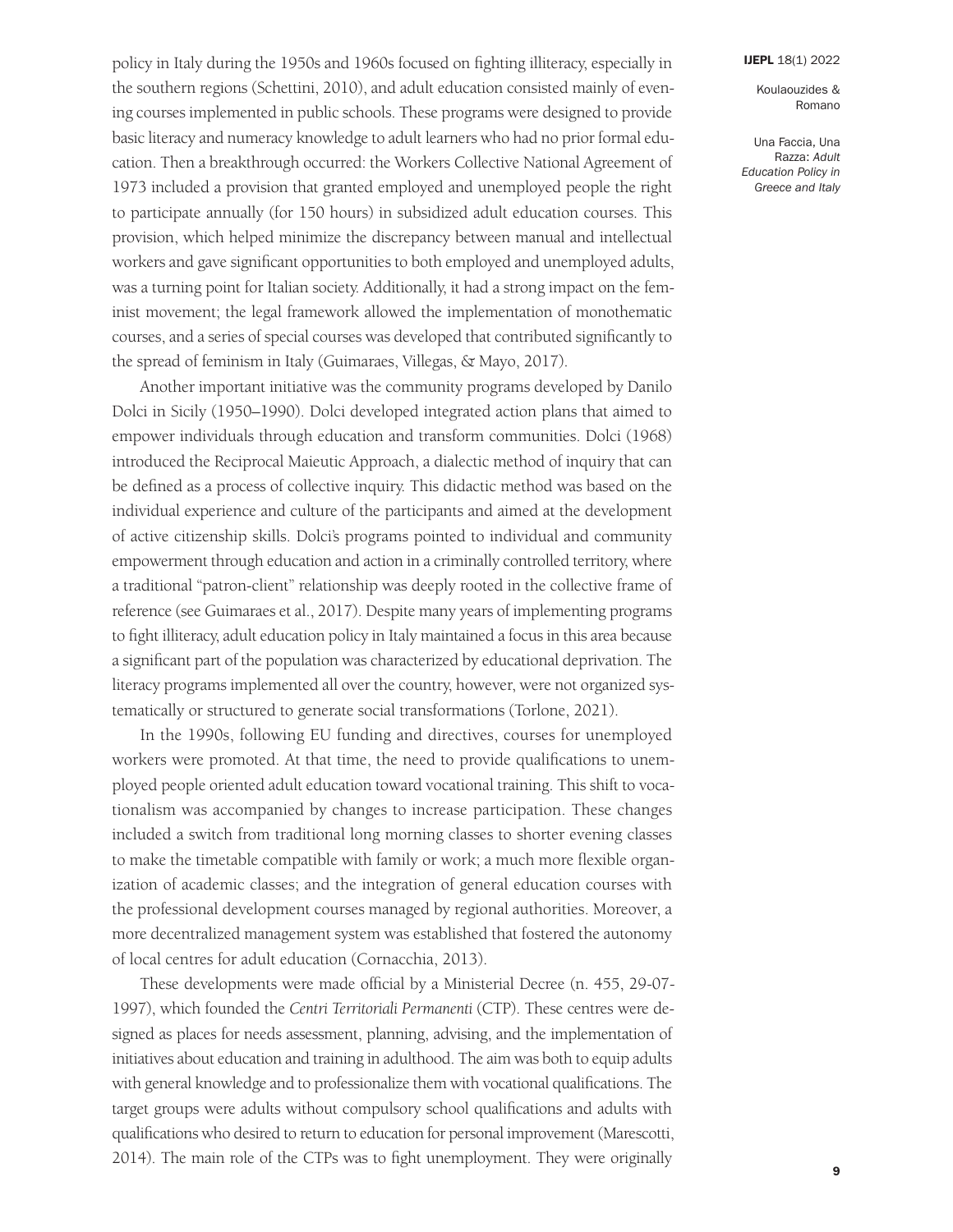Koulaouzides & Romano

Una Faccia, Una Razza: *Adult Education Policy in Greece and Italy*

funded centrally by the government but also received regional funding. By the early 2000s, they started to receive EU funding. At the beginning, their practice was influenced by the pedagogy of Paulo Freire (1970), Antonio Gramsci (1971), and Celestin Freinet (1965): significant focus was placed on the development of the whole person to support a societal transformation. After EU funding became the main source of financial support, however, general knowledge was gradually replaced by the acquisition of skills for the labour market. Eventually, the unstable political orientations of different government coalitions led to a body of incoherent laws that deteriorated the emancipatory philosophy of these innovative centres (Cornacchia, 2013; Marescotti, 2014).

Studies from the Italian Association for Lifelong Learning and the National Institute for Documentation, Innovation and Educational Research (INDIRE) conducted in 2007, ten years after the foundation of the CTPs, presented interesting data. In 2007, a little over 2.5 percent of the 12 million low-skilled adults in Italy were involved in CTP activities. Participation in vocational courses was dominated by Italian nationals (almost 90% of the participants), while migrants and other foreigners were mainly the participants in literacy classes (Marescotti, 2014; TREELLE Report, 2010). Matteo Cornacchia (2013) pointed out that the CTPs were not successful in achieving their mission due to the lack of a national framework for adult education and the changing priorities of new governments. The CTPs were quite successful in a few regions because they managed to meet local education and training needs. Nevertheless, the limited success of the CTPs led to the cessation of their operation in favour of the *Centri Provinciali per l'Istruzione degli Adulti* (CPIAs)—institutions devoted to offering vocational training courses to increase employability, signifying a shift in the rhetoric of lifelong learning (Crowther, 2004).

In 2007, a specific ministerial decree (i.e., Law 296/12-2006 known as the "Financial Bill") launched the reform of the adult education system, which started in 2012 and ended in 2016. The procedure for setting up the CPIAs was exceptionally long and exemplifies how political instability can impact developing education policy. A single article of the law, which contained 1,364 articles, declared that these new institutions were designed to increase the educational level of both the Italian adult population and the immigrant population, and that they were going to have organizational and pedagogical autonomy. In 2008, a series of two legislative initiatives redefined the CPIA's organization scheme (Marescotti, 2014).

An interesting change that accompanied the introduction of the CPIAs is that the relevant legislation referred to the process as "*istruzione per gli adulti*" (training for adults) instead of the traditional "*educazione degli adulti*" (adult education), signifying a shift toward vocationalism in the Italian adult education field. This late turn to vocationalism—in comparison to what happened in Greece—may be partially justified by the emancipatory roots of adult education in Italy. The main reason for the comparative delay in vocationalism, however, was the complex and bureaucratic communication between central government, regional authorities, peripheral institutions, and local centres (INDIRE, 2018). This administrative complexity led to a delay of absorbing EU funds and made the shift from locally rooted emancipatory experiences to government-directed and European-funded vocational policies more difficult (Boffo, Federighi, & Torlone, 2015).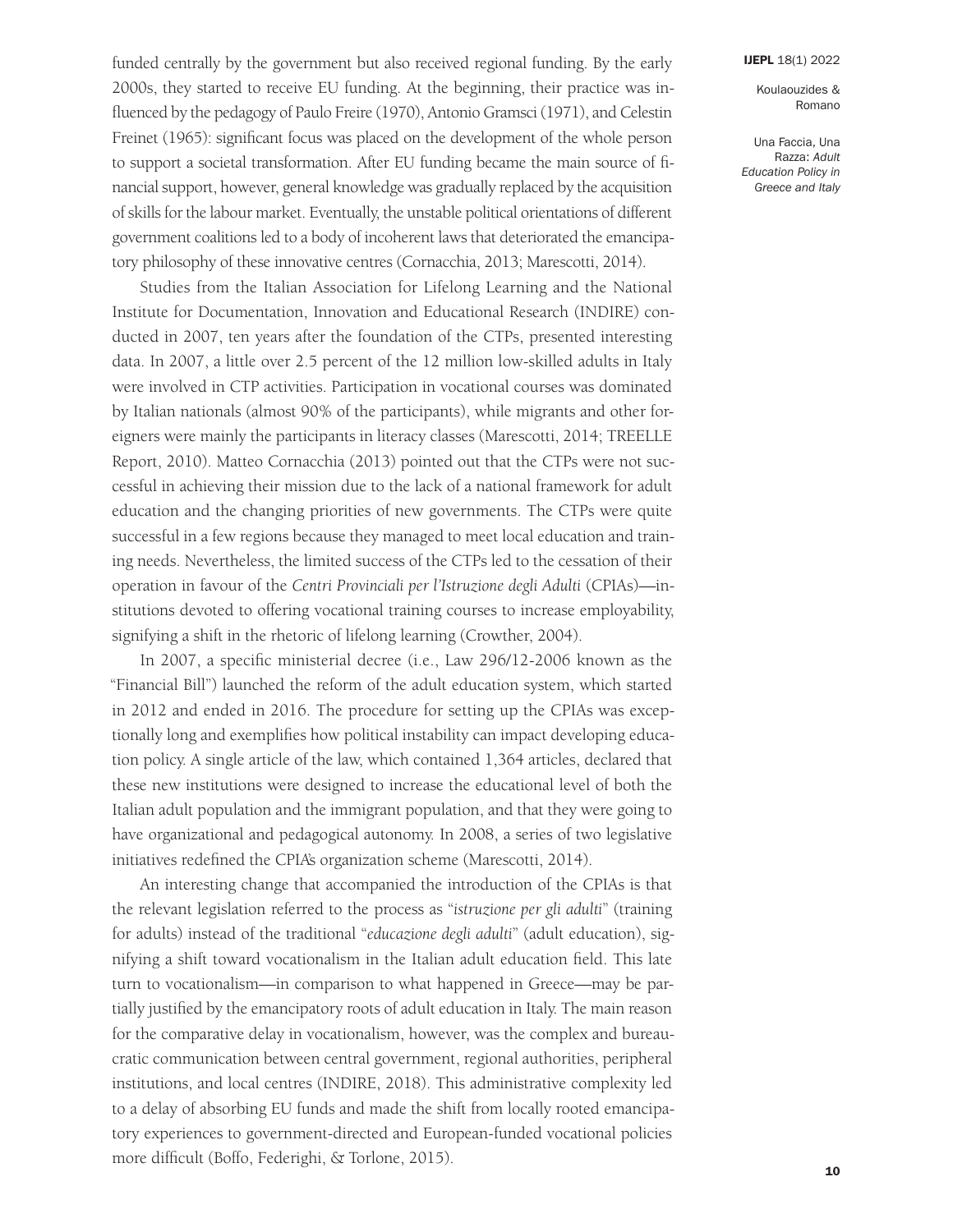Una Faccia, Una Razza: *Adult Education Policy in Greece and Italy*

Today, the CPIAs are independent educational institutions, organized at a regional level, that offer a broad spectrum of programs, including general education courses to acquire a compulsory education leaving certificate and courses aimed at attaining vocational qualifications. In addition, they offer basic Italian language courses addressed to foreigners and immigrants. Their activities are informed by the European Qualification Framework. An INDIRE (2018) study on the operation of 126 CPIAs from 2015 to 2017 showed a 14 percent increase in the number of foreign adults enrolled in basic-level courses and a 17 percent increase in adults enrolled in higher level courses (secondary). However, the introduction of the CPIAs was not accompanied by an increase in public investment in adult education (Cornacchia, 2013). Furthermore, there is still no national adult education strategy that could support adult learning in all its dimensions and thus have a positive impact on the whole field. As a result, although the participation of learners in adult education courses increased by two percent (see Table 1) in 2014, the percentage is still below the EU average.

In Italy, the evolution of adult education and learning echoes the European and international development of the field, which is dominated by the debatable concept of lifelong learning (Daniele, Franzosi, & Nobili, 2017). Adult education started as an emancipatory project for social transformation (e.g., Dolci's efforts) and became an educational process with a primary goal of arming adults with vocational skills to serve the existing economic paradigm. This was revealed through the elimination of the CPTs and the introduction of the CPIAs. The discourses and practices of neoliberalism have found their way into the field of adult education in Italy. Public policies are now directed toward supporting adults to remain active workers in a neoliberal-driven economy rather than encouraging them to engage critically with societal problems. In that spirit, many educational institutes in Italy were reoriented to become significant providers of vocational training services (Milana, 2012a).

The notion of lifelong employability is emerging as the main adult education goal, since short-term employment (also known as the "gig economy") is rapidly substituting lifetime employment within a variety of organizations and sectors (Van der Hejden, Boon, Van der Klink, & Meijs, 2009). Intensified contingency and the mobility of work in neoliberal capitalism is eroding links between people and demanding worker adaptation (Fenwick, 2013). Paulo Federighi (2018) argues that this is being promoted through the concept of lifelong learning, which has become a link between the rules of the economy and adult education, deteriorating the emancipatory intent of adult education to a set of policies that serve the political and economic interests of a globalized economy.

### Comparative and future reflections

The development of adult education policy in Greece and Italy over the past 40 years exemplifies how educational policy has evolved due to externally imposed directives rather than the aspirations, needs, and rights of the people.

For both Greece and Italy, the development of adult education as a field of practice and as an area of educational policy development was originally grounded in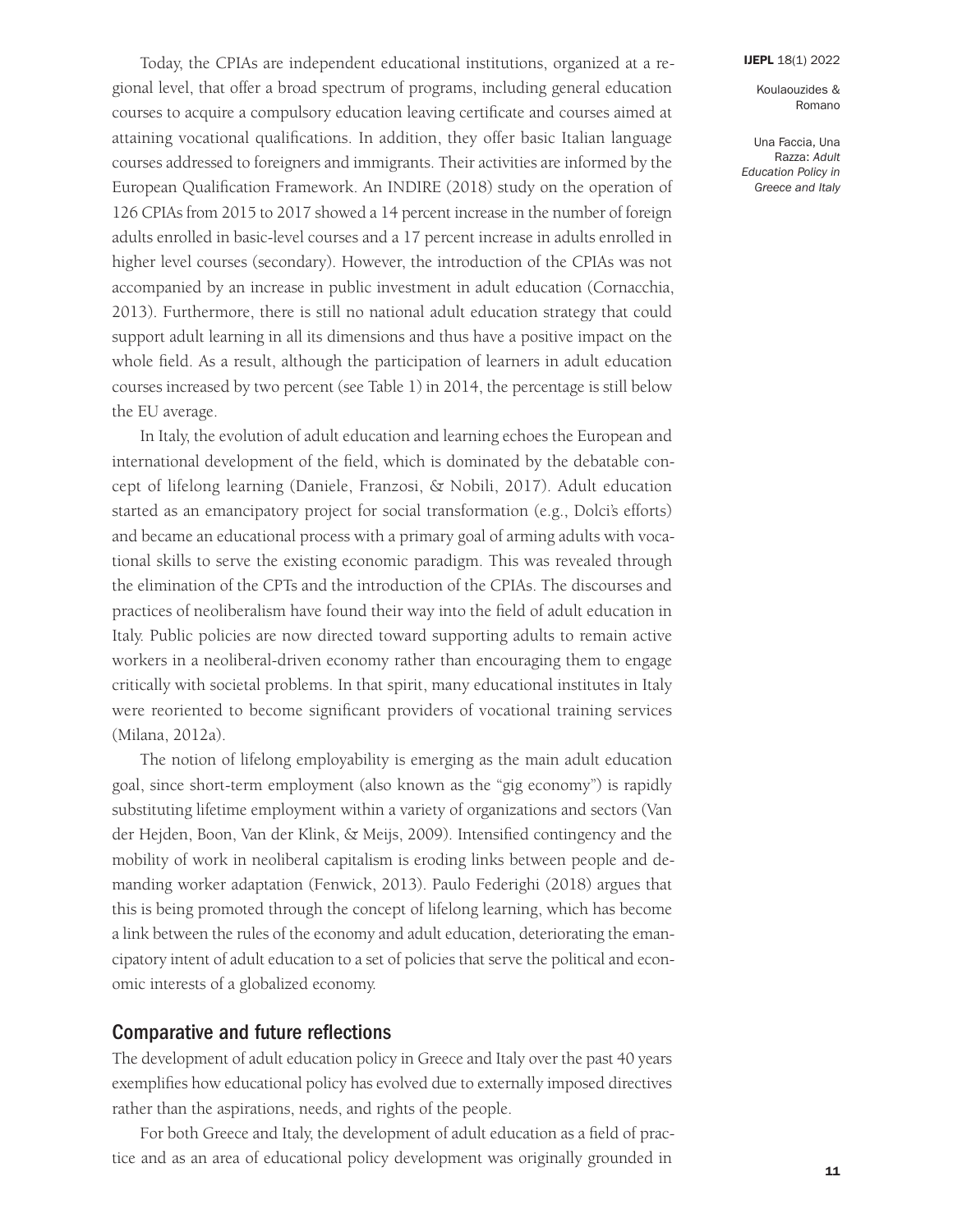Koulaouzides & Romano

Una Faccia, Una Razza: *Adult Education Policy in Greece and Italy*

similar initiatives. Initiatives such as Dolci's educational schemes in Italy and the Popular Education Movement in Greece were, in essence, political projects advocating for social equality and equal opportunities for the less privileged. In both countries, adult education was initially understood as a political mechanism that could foster social justice through the establishment of alternative learning opportunities and by engaging communities of learners (Brookfield & Holst, 2011; Freire, 1970).

In both Greece and Italy, especially during social democratic governments, efforts were made to create adult education institutions that could maintain a balance between general adult learning aimed at personal growth and social transformation, and vocational training aimed at employability. The effort in Greece to offer quality vocational training through regional adult education centres shared a lot of characteristics with the permanent local centres (CTPs) for adult education in Italy, although the CTPs had the advantage of institutional recognition. In Greece, decentralized adult education institutions were established only after 2010, and their autonomy is still a significant concern due to their financial dependency on the central government. Italian governments are keener to create institutions, while governments in Greece rely mainly on the implementation of projects.

In both countries, conservative governments—especially during periods of financial crises—completely incorporated the vocationalism project promoted and funded by the EU, with its neoliberal rhetoric of lifelong learning (Griffin, 2006, Fleming, 2010; Panitsides, 2015, Milana, 2012b). The transition from CTPs to CPIAs in Italy and the recent restructuring of the adult education field in Greece to prioritize vocational training for adults offer evidence of this fundamental reorientation. Despite the roots of emancipatory education and development in both Greek and Italian adult education practice, the continuous redirection of public financial resources toward vocationally oriented educational provisions is evident. This trend, which is demoting adult learning to the acquisition of vocational and work-related skills, is an imposed policy by the EU that coincides with the state's gradual withdrawal from its obligation to offer learning opportunities that may foster active citizenship and promote social equity.

This tendency toward lifelong vocationalism jeopardizes adult education in both Greece and Italy with its critical and transformative pedagogy roots. Additionally, the increased political attention in both countries on competence development for economic growth silenced the failure and the instability of the capitalist labour market by moving policy attention away from creating secure employment opportunities and promoting active citizenship toward a discussion of how citizens may secure marketable skills and certifications (see Jarvis, 2007).

Countries such as Greece and Italy—which depend on absorbing EU funds to support their social and educational policies and try to attract foreign investments by offering a skilled and eventually cheap workforce—were critically infected by the vocationalization "virus" that accompanies the political malady of neoliberalism, despite a cultural humanistic and emancipatory frame of reference that perceives education as the development of the whole person (i.e., Davidson, 2015; Lodge, 2014). This inquiry complements the work of other researchers who have argued for the domination of the neoliberal project over national adult education policies and the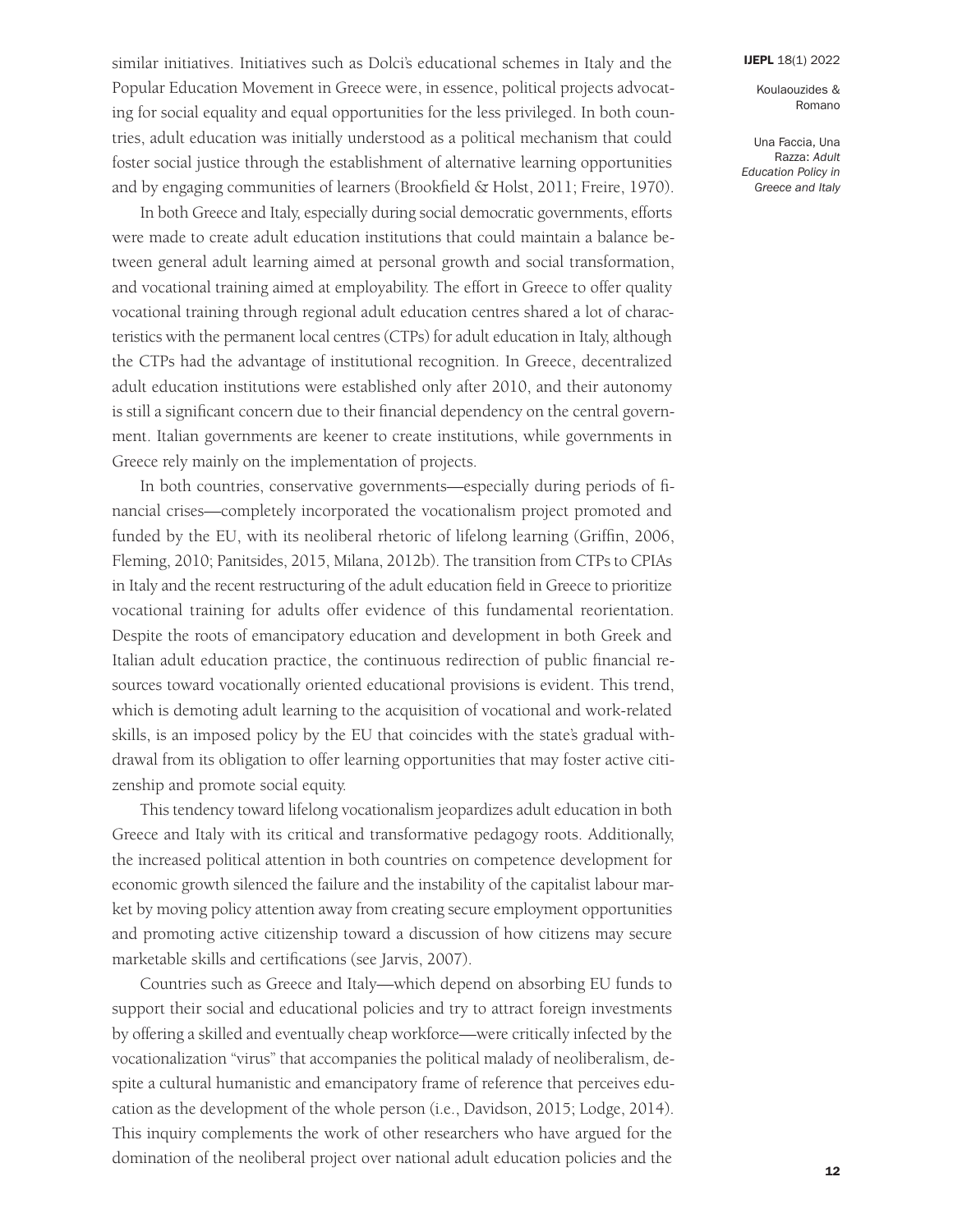consequent promotion of a "narrowly functionalist vocationalism" (Rule, 2004, p. 325) in the adult education field (Bagnall & Hodge, 2018).

#### [IJEPL](http://www.ijepl.org) 18(1) 2022

Koulaouzides & Romano

Una Faccia, Una Razza: *Adult Education Policy in Greece and Italy*

In both countries, the early politicized progressive welfare model of adult education (Griffin, 1983, 1987)—which aimed at empowering and liberating people from oppressive cultural and political frames of reference—was gradually but consistently transformed to a unidimensional model of lifelong learning that exclusively serves the needs of the market. These findings support the argument that Europe failed to become an exception to the political domination of neoliberalism and its consequent market-driven perspectives of social and educational policy (Hermann, 2007).

It might seem that emancipatory adult education is currently fighting a final rearguard battle in a unique ideological war against neoliberalism and vocationalism. While this is the setting endorsed by the EU leadership through recent initiatives to promote micro-credentials (European Commission, 2021a) and individual learning accounts (European Commission, 2021b), there are still areas of transformative and emancipatory vision, particularly among professionals of the field. Networks (e.g., Italian Transformative Learning Network, Hellenic Adult Education Association) continue to promote research agendas that foster an adult learning perspective that could enable people to become critical co-shapers of society, capable of navigating a complex world that is facing unprecedented social, economic, and ecological crises.

In this framework, two interesting areas of research may shed additional light on the policy processes presented above. First, there is a need to investigate more deeply the cultural conditions within which EU member states attempt to apply adult education directives that do not consider local needs, particularly the deeprooted convictions of the people of the different member states. This kind of research may also explain why, after 40 years of policy interventions and changes, adult learning participation statistics in most EU countries do not satisfy the goals set by EU leadership. Second, given the back-to-back economic crises that have struck Europe (the European sovereign debt crisis and the COVID-19 crisis), research must examine the nature of adult education policy initiatives that could support people to redefine life within these uncertain frameworks.

In the two national contexts examined here, unemployment is increasing, and the provision of vocational training might help. However, and more significantly, social solidarity and social cohesion have been dismantled, a situation that threatens and weakens the sense of human belonging, reflexivity, and cultural humility, which sustains people in unforeseen external conditions. Research should direct adult education policy toward the reintroduction of the emancipatory, transformative dimension of human learning.

### References

- Bagnall, R.G., & Hodge, S. (2018). Contemporary adult and lifelong education and learning: An epistemological analysis. In M. Milana, S. Webb, J. Holford, R. Waller, & P. Jarvis (Eds.), *The Palgrave international handbook on adult and lifelong education and learning* (pp. 13–34). London, UK: Palgrave Macmillan.
- Boffo, V., Federighi, P., & Torlone, F. (2015). *Educational jobs: Youth and employability in the social economy. Investigations in Italy, Malta, Portugal, Romania, Spain, United Kingdom*. Florence, IT: Firenze University Press.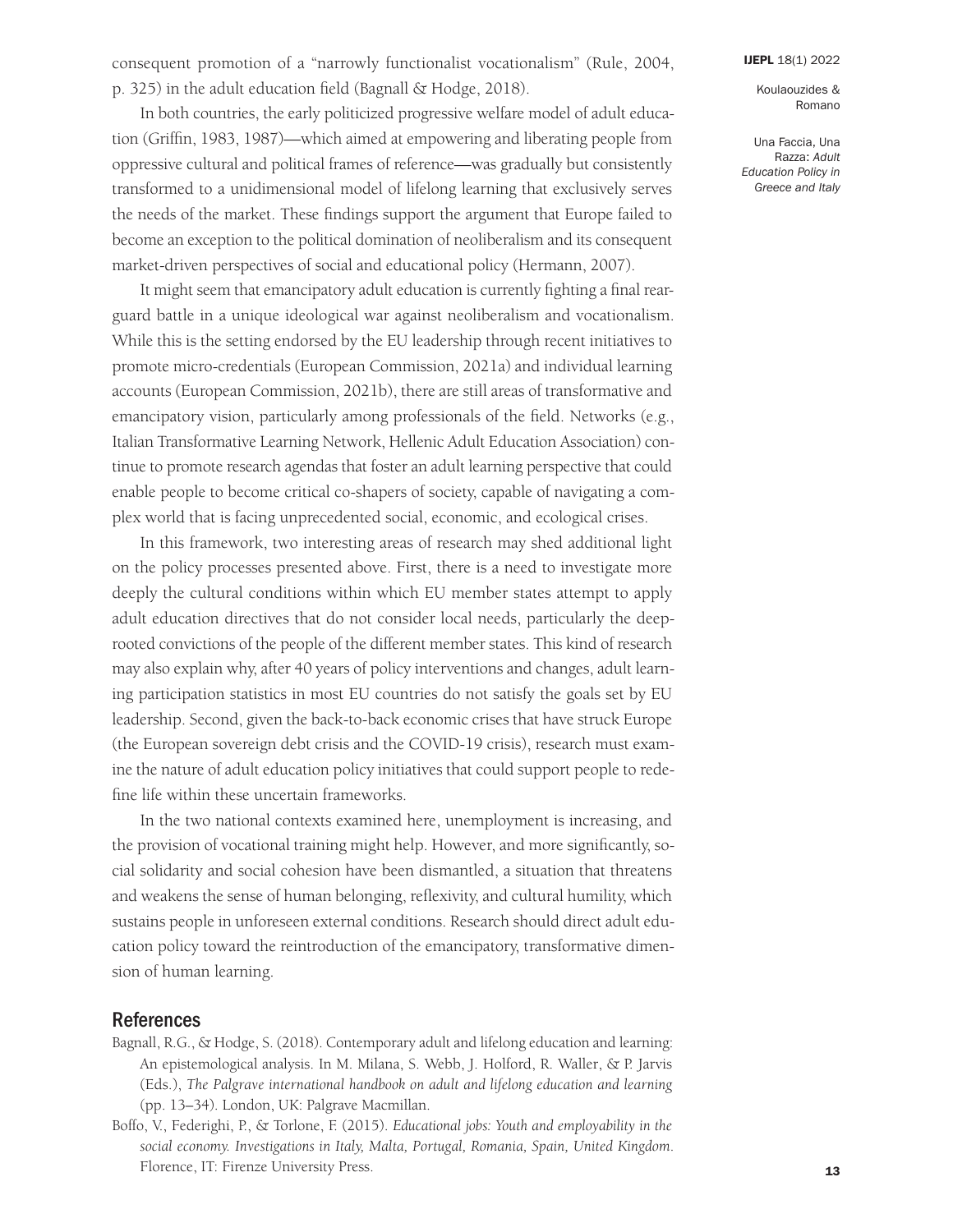- Bowen, G.A. (2009). Document analysis as a qualitative research method *Qualitative Research Journal*, *9*(2), 27–40. doi[:10.3316/QRJ0902027](https://doi.org/10.3316/QRJ0902027)
- Brookfield, S., & Holst, J. (2011). *Radicalizing learning: Adult education for a just world.* San Francisco, CA: Jossey Bass.
- Cardno, C. (2018). Policy document analysis: A practical educational leadership tool and a qualitative research method. *Kuram ve Uygulamada Eg˘itim Yönetimi*, *24*(4), 623–640. doi: [10.14527/kuey.2018.016](https://doi.org/10.14527/kuey.2018.016)
- Cornacchia, M. (2013). Dai CTP ai CPIA: il ruolo della scuola e il senso dell'educazione degli adulti. *Annali on line della Didattica e della Formazione docente*, *5*(5), 68–76. doi: [10.15160/2038-1034/698](http://dx.doi.org/10.15160/2038-1034/698)
- Crowther, J. (2004). "In and against" lifelong learning: Flexibility and the corrosion of character. *International Journal of Lifelong Education, 23*(2), 125–136, doi: [10.1080/02601](http://dx.doi.org/10.1080/0260137042000184174)  [37042000184174](http://dx.doi.org/10.1080/0260137042000184174)
- Daniele, L., Franzosi, C., & Nobili, D. (2017). Adult learning in Italy: Historical context and perspectives for a new provision. In R.L. Raby & E.J. Valeau (Eds.), *Handbook of comparative studies on community colleges and global counterparts* (pp. 579–601). Dordrecht: Springer. doi[:10.1007/978-3-319-38909-7\\_9-1](https://doi.org/10.1007/978-3-319-38909-7_9-1)
- Daszkiewicz, W. (2017). Greek and Roman roots of European civilization. *Studia Gilsoniana*, *6*(3), 381–404.
- Davidson, T. (2015). *Aristotle and ancient educational ideals*. London, UK: Aeterna Press.
- Dohmen, D., Yelubayeva, G., & Wrobel, L. (2019). Patterns in adult education participation in Europe*, FiBS-Forum*, No. 65. Forschungsinstitut für Bildungsund Sozialökonomie (FiBS). Retrieved September 15, 2021, from [http://hdl.handle.net/10419/203472.](http://hdl.handle.net/10419/203472)
- Dolci, D. (1968). *Inventare il futuro*. Bari, IT: Laterza.
- European Commission. (n.d.). *Adult learning initiatives*. Retrieved February 2, 2022, from <https://education.ec.europa.eu/levels/adult-learning/initiatives>.
- European Commission. (2021). *Proposal for a council recommendation on a European approach to micro-credentials for lifelong learning and employability.* Retrieved December 10, 2021, from<https://eur-lex.europa.eu/legal-content/EN/TXT/?uri=CELEX:52021DC0770>.
- European Commission. (2021). *Proposal for a council recommendation Proposal for a COUNCIL RECOMMENDATION on individual learning accounts.* Retrieved December 10, 2021, from <https://eur-lex.europa.eu/legal-content/EN/TXT/?uri=CELEX:52021DC0773>.
- European Council. (2019). *COM/2019/508*: *Council recommendation on the 2019 National Reform Programme of Greece and delivering a council opinion on the 2019 Stability Programme of Greece*. Retrieved November 10, 2021, from [https://eur-lex.europa.eu/legal-content](https://eur-lex.europa.eu/legal-content/EN/TXT/?uri=CELEX%3A52019DC0508)  [/EN/TXT/?uri=CELEX%3A52019DC0508](https://eur-lex.europa.eu/legal-content/EN/TXT/?uri=CELEX%3A52019DC0508) .
- European Council. (2020). *COM/2020/508*: *Council recommendation on the 2020 National Reform Programme of Greece and delivering a council opinion on the 2020 Stability Programme of Greece*. Retrieved July 25, 2021, from [https://eur-lex.europa.eu/legal-content/EN/TXT](https://eur-lex.europa.eu/legal-content/EN/TXT/?qid=1591720698631&uri=CELEX%3A52020DC0508)  [/?qid=1591720698631&uri=CELEX%3A52020DC0508](https://eur-lex.europa.eu/legal-content/EN/TXT/?qid=1591720698631&uri=CELEX%3A52020DC0508) .
- Eurostat. (n.d.) *Participation rate in education and training (last 4 weeks) by sex and age*. Retrieved October 29, 2021, from [https://ec.europa.eu/eurostat/databrowser/view/trng\\_lfse\\_01/de](https://ec.europa.eu/eurostat/databrowser/view/trng_lfse_01/default/table?lang=en)[fault/table?lang=en](https://ec.europa.eu/eurostat/databrowser/view/trng_lfse_01/default/table?lang=en) .
- Federighi (2018). *Educazione in età adulta: ricerche, politiche, luoghi e professioni*. Florence, IT: Firenze University Press.
- Fenwick, T. (2013). *Work and learning: Perspectives from Canadian adult educators*. In T. Nesbit, S. Brigham, N. Taber, & T. Gibb (Eds.), *Building on critical traditions: Adult education and learning in Canada* (pp. 289–302). Toronto, ON: Thompson Educational Publishing.
- Fleming, T. (2010). *Neoliberalism: The implications for lifelong learning and adult education*. [Position paper for EdD Module NUI Maynooth]. Retrieved July 25, 2021, from [http://](http://www.tedfleming.net/publications_2.html)  [www.tedfleming.net/publications\\_2.html](http://www.tedfleming.net/publications_2.html) .
- Fotopoulos, T. (2003). From (mis) education to paideia. *Democracy & Nature*, *9*(1), 15–50.

Freinet, C. (1965). *Nascita di una pedagogia popolare.* Rome, IT: Editori Riuniti.

- Freire, P. (1970). *Pedagogy of the oppressed.* New York, NY: Herder & Herder.
- Gramsci, A. (1971). *Selections from the prison notebooks*. New York, NY: International Publishers.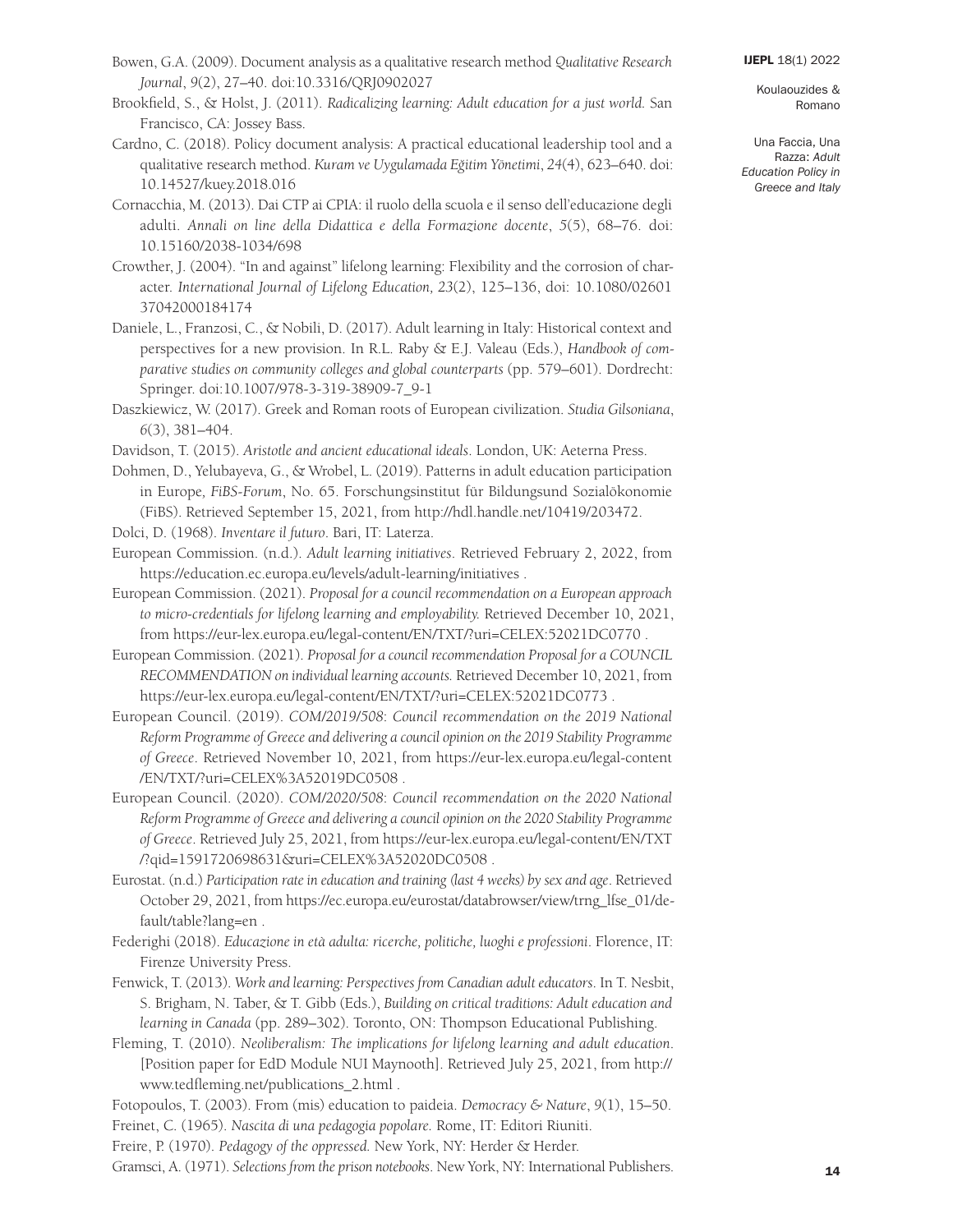- Griffin, C. (1983). Social control, social policy and adult education. *International Journal of Lifelong Education*, *2*(3), 217–244. doi[:10.1080/0260137830020302](https://doi.org/10.1080/0260137830020302)
- Griffin, C. (1987). *Adult education as social policy*. London, UK: Croom Helm.
- Griffin, C. (2006). Research and policy in lifelong learning. *International Journal of Lifelong Education*, *25*(6), 561–574. doi[:10.1080/02601370600989244](https://doi.org/10.1080/02601370600989244)
- Guimaraes P., Villegas, E.L., & Mayo P. (2017). Southern-European signposts for critical popular adult education: Italy, Portugal and Spain. *Compare: A Journal of Comparative and International Education*. doi[:10.1080/03057925.2017.1283584](https://doi.org/10.1080/03057925.2017.1283584)

Harvey, D. (2005). *A brief history of neoliberalism*. Oxford, UK: Oxford University Press

- Hayward, G. (2007). Vocationalism and the decline of vocational learning in England. In J. Beichel & K. Fees (Eds.), *Bildung oder outcome?* (pp. 91–112). Herbolzheim, DE: Centaurus Verlag & Media.
- Hermann, G. (2007) Neoliberalism in the European Union. *Studies in Political Economy*, *79*(1), 61–90. doi[:10.1080/19187033.2007.11675092](https://doi.org/10.1080/19187033.2007.11675092)
- INDIRE. (2018). Viaggio nell'istruzione degli Adulti in Italia. Alla scoperta di esigenze, problemi e soluzioni. Retrieved August 15, 2021, from [https://www.indire.it/wp-content](https://www.indire.it/wp-content/uploads/2018/05/Viaggio-istruzione-adulti-in-Italia.pdf)  [/uploads/2018/05/Viaggio-istruzione-adulti-in-Italia.pdf](https://www.indire.it/wp-content/uploads/2018/05/Viaggio-istruzione-adulti-in-Italia.pdf) .
- Jarvis, P. (2005). *Adult education and the state: Towards a politics of adult education.* London, UK: Routledge.
- Jarvis, P. (2007). *Globalization, lifelong learning and the learning society sociological perspectives*. London, UK: Routledge.
- Karalis, T. (2010). The development of adult education in Greece. In A. Kokkos & D. Vergidis (Eds), *Adult education: International perspectives and Hellenic trajectories* (pp. 17–42). Athens, GR: Metaichmio.
- Karalis, T., & Pavlis-Korres, M. (2010). Lifelong learning in Greece: A critical review of policies and institutions. In M.P. Caltone (Ed.), *Handbook of lifelong learning development* (pp. 373–385). New York, NY: Nova Science Publishers.
- Karalis, T., & Vergidis, D. (2004). Lifelong education in Greece: Recent developments and current trends. *International Journal of Lifelong Education*, *23*(2), 179–189. doi[:10.1080/0260137042000184200](https://doi.org/10.1080/0260137042000184200)
- Kokkos. A. (2008). Adult education in Greece. *Convergence*, *41*(2-3), 59–73.
- Kokkos, A., Koulaouzides, G., & Karalis, A. (2014). Becoming an adult educator in Greece: Past experiences, existing procedures, and future challenges. Andragogical studies. *Journal for the Study of Adult Education and Learning*, *2*, 95–106.
- Kokkos, A., Vaikousi, D., Vergidis, D., Koulaouzides, G., Kostara, E., Pavlakis, E., & Sakkoulis, D. (2021). *Adult education and training in Greece.* Athens, GR: Dianeosis.
- Koulaouzides, G. (2018). *Independent national experts' network in the area of adult education/adult skills. Full country report–Greece*. Brussels, BE: Publications Office of the European Union.
- Koutsouris A. (1999). Organization of the extension service in Greece. In R. Rubino & P. Morand-Fehr (Eds.), *Systems of sheep and goat production: Organization of husbandry and role of extension services* (pp. 47–50). Zaragoza, ES: Options Méditerranéennes–Serie A. Séminaires Méditerranéens.
- *Law 3879/2010* (Government Gazette 163/issue A/21-9-2010). Retrieved February 2, 2021, from [https://eacea.ec.europa.eu/national-policies/eurydice/content/legislation-27\\_en](https://eacea.ec.europa.eu/national-policies/eurydice/content/legislation-27_en) .
- *Law 4763/2020* (Government Gazette 254/issue A/21-12-2020). Retrieved February 2, 2021, from<https://www.kodiko.gr/nomothesia/document/662267/nomos-4763-2020>.
- Lodge, R.C. (2014). *Plato's theory of education*. London, UK: Routledge.
- Marescotti, E. (2014). The formal system of adult education in Italy from CTPs 81997 to CPIAs (2013/2014): An inside view of the situation. *International Journal of Humanities and Social Science*, *4*(12), 40–45.
- Mikulec, B. (2017). Impact of the Europeanisation of education: Qualifications frameworks in Europe. *European Educational Research Journal*, *16*(4), 455–473.
- Milana, M. (2012a). Political globalization and the shift from adult education to lifelong learning. *European Journal for Research on the Education and Learning of Adults*, *3*(2), 103–117.
- Milana, M. (2012b). Globalisation, transnational policies and adult education. *International Review of Education*, *58*, 777–797.

[IJEPL](http://www.ijepl.org) 18(1) 2022

Koulaouzides & Romano